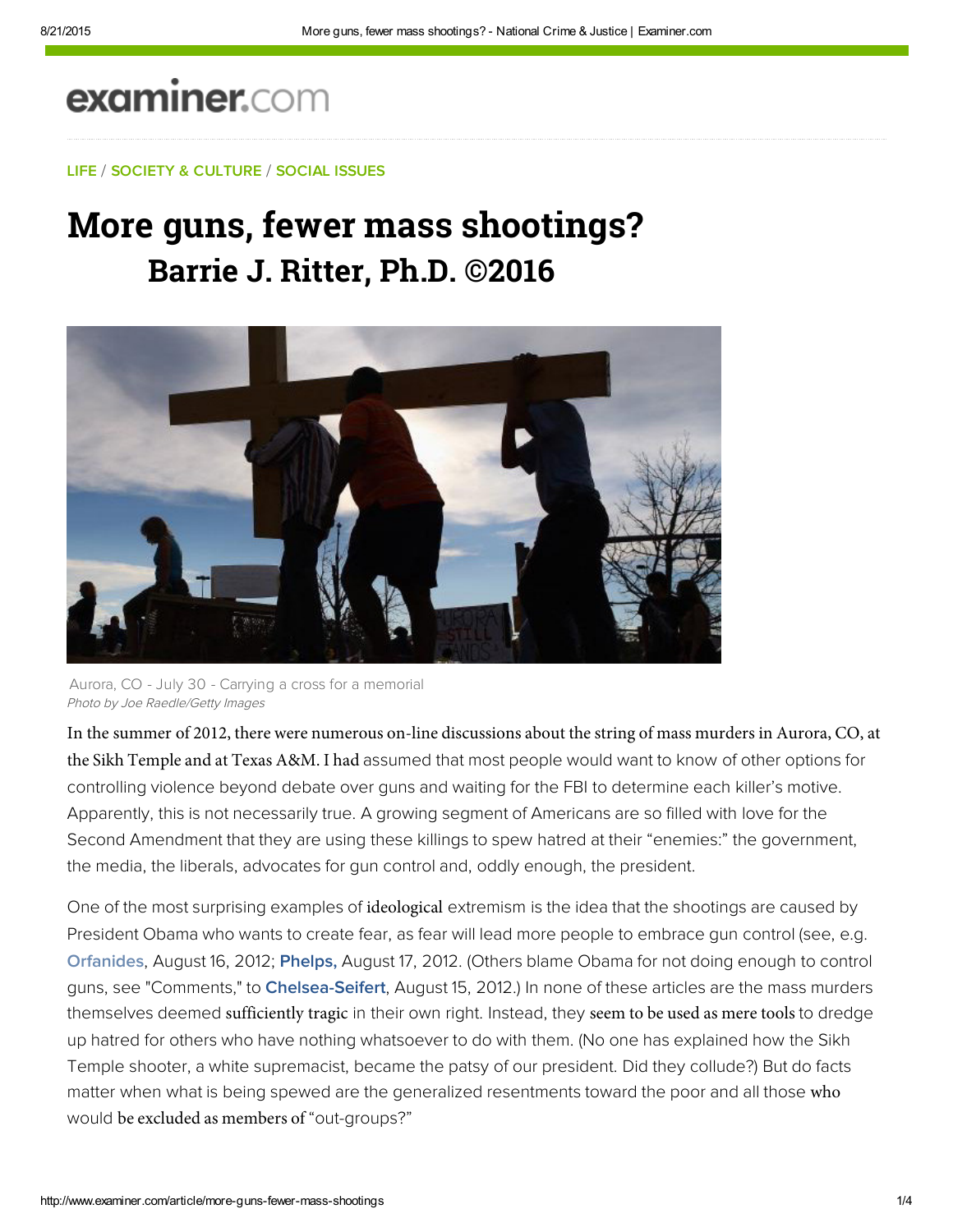#### 8/21/2015 More guns, fewer mass shootings? National Crime & Justice | Examiner.com

Social psychologists have found that liking for unfamiliar words (whether vegetables or trees or any other category of words), for persons or for any stimulus is increased by the "mere exposure phenomenon" (Feldman, 1985). People, in general, like things more the more familiar they become. But there are limits; for instance, with too much exposure, novelty wears off and satiation occurs. The mere exposure phenomenon does not seem to have worked to Barak Obama's advantage. Why? I would suggest that it is basic conditioning theory: The circumstances of his presidency, namely the economy, are worse than for any president in recent memory. No matter the improvements he may have made or tried, his name and face have been paired with bad news for four years. He has come to be associated with problems that are not of his doing. But we've become conditioned to thinking of him in the context of bad news.

This is a small part of what is a particularly sad turn of events because it is in the "post-violence" phase – in the aftermath of major violence – that a nation comes to clarify events, or to muddy them, and to prevent – or to stimulate – their repetition (Wertham, 1969). We need both formal (criminal justice) and informal (moral) sanctions to stop a contagion of notorious violence. If no one cares about the victims enough to focus on the criminal responsibility of their killers, then there are no moral sanctions or condemnation to assure a future killer what is risked with such behavior. Without condemning mass murder, we fail to demonstrate that we value life. We're on our way to losing the ethical foundations that once kept people from even considering taking their everyday grievances to the extremes that mass killers do.

News reports of modeled violence tell us not only about new forms of behavior but also about the consequences, whether the model is rewarded, punished or neither, as when there is no arrest, trial, conviction or punishment. Instant fame and widespread name recognition, plus any confusion regarding the killer's responsibility, makes it more likely that observers may one day perform an act of violence that draws from the multiple models from whom they learn about violent behavior, acceptable targets and anticipated consequences.

The founding fathers' views were those of the Enlightenment and drew largely on the work of Cesare Beccaria. In Beccaria's view, the measure of a crime is the harm done to society, the social injury it causes, "the example that it gives, the incitement to repeat it if it is not punished, the possibility of becoming widespread that it bears within it." Murder is "the reason . . . punishment appears" (Foucault, 1979, p. 92).

### SUGGESTED LINKS

- [The serial killers' crimes: How they obtain their victims, continued \(Part 16\)](http://www.ritterhomicideresearch.com/articles/Part-16.pdf)
- [The serial killers' crimes: How they obtain their victims \(Part 15\)](http://www.ritterhomicideresearch.com/articles/Part-15.pdf)
- [The crimes of serial killers: Are there victim-types? \(Part 14\)](http://www.ritterhomicideresearch.com/articles/Part-14.pdf)
- [The crimes of serial killers: Motives, continued \(Part 13\)](http://www.ritterhomicideresearch.com/articles/Part-13.pdf)